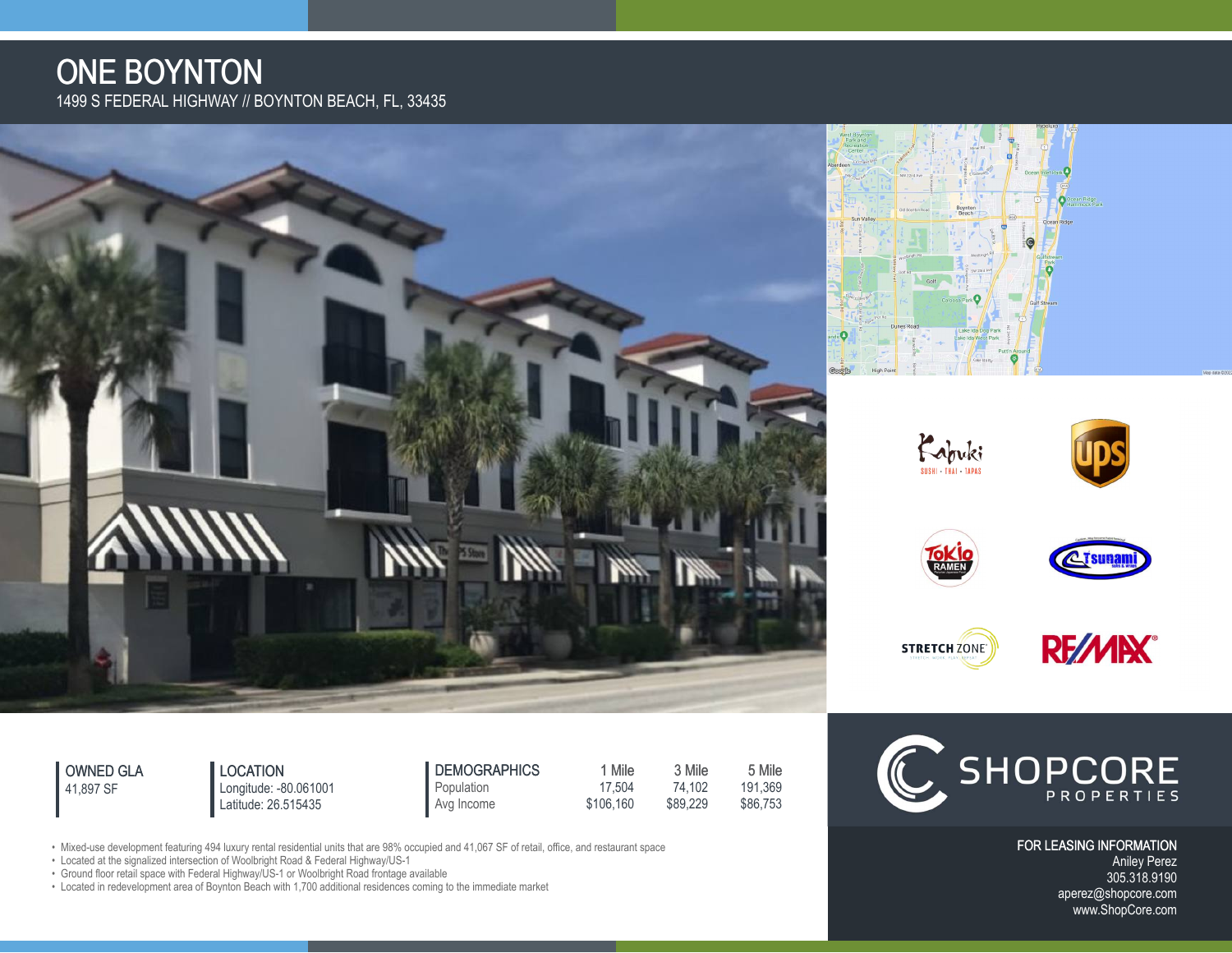## ONE BOYNTON 1499 S FEDERAL HIGHWAY // BOYNTON BEACH, FL, 33435



This document is for general information purposes only. Any and all features, matters and other information depicted hereon or contained herein are for illustrative<br>marketing purposes only, are subject to modification with



FOR LEASING INFORMATION Aniley Perez 305.318.9190 [aperez@shopcore.com](mailto:aperez@shopcore.com?Subject=ONE%20BOYNTON) www.ShopCore.com